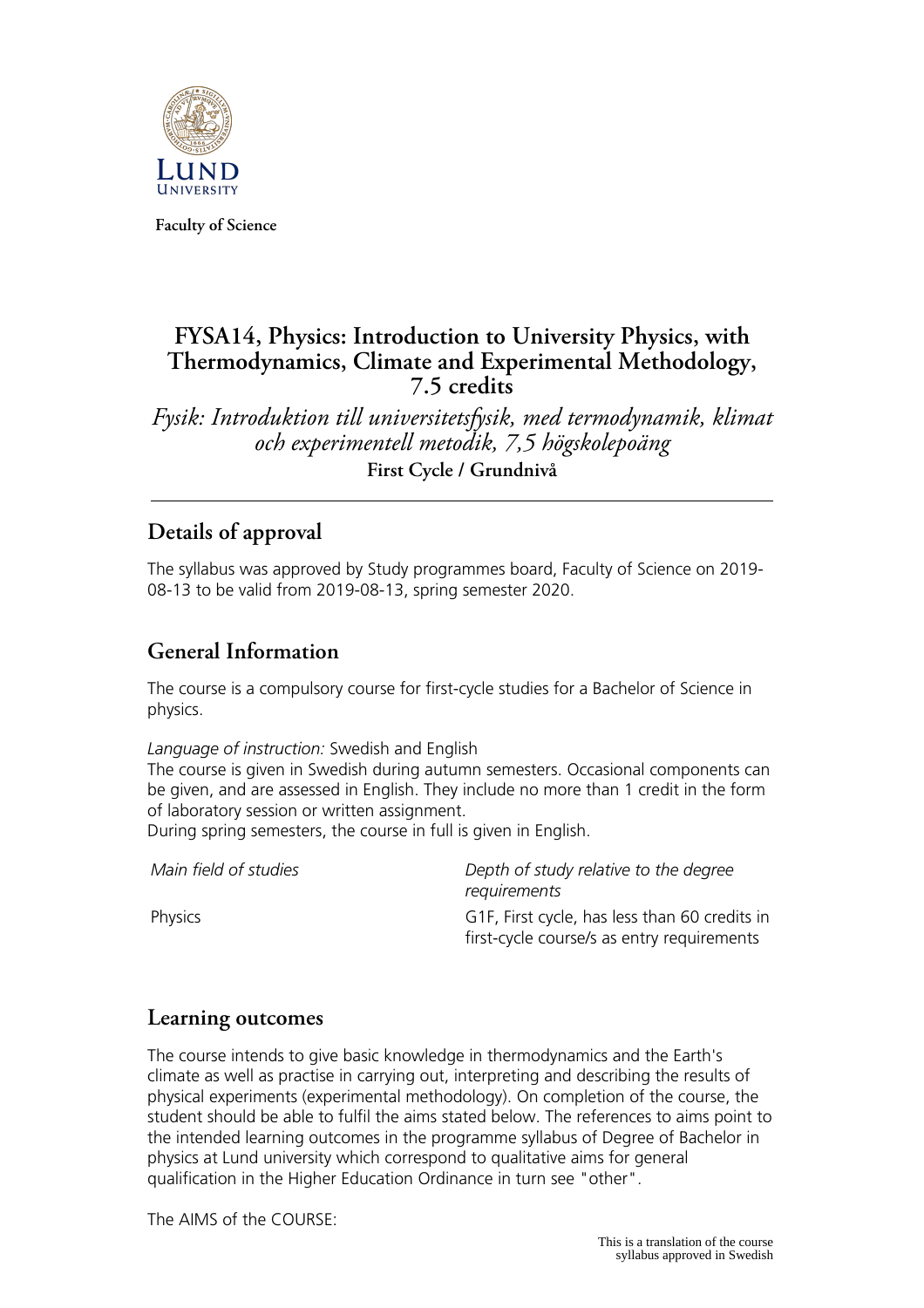1-8 are interim aims towards intended learning outcomes 1 in the programme syllabus 10,11 and 13 are interim aims towards intended learning outcomes 2 in the programme syllabus 9-11 are interim aims towards intended learning outcomes 3 in the programme syllabus 12 and 13 are interim aims towards intended learning outcomes 4 in the programme syllabus 11 is interim aim towards intended learning outcomes 5 in the programme syllabus 15 is interim aim towards intended learning outcomes 6 in the programme syllabus 15 and 16 are interim aims towards intended learning outcomes 7 in the programme syllabus.

#### **Knowledge and understanding**

On completion of the course, the students shall be able to:

1. Account for and use important basic concepts in thermodynamics such as temperature and pressure as well as their statistical interpretations.

2. Motivate the ideal gas law and use it for simple systems.

3. Account for different energy concepts in the form of heat, work and internal energy.

4. Describe and use the laws of thermodynamics for simple problems.

5. Carry out calculations and describe heat transport through conduction, convection and radiation.

6. Describe cyclic processes and apply this argument on heat engines such as heat pumps.

7. Give an overview of how the climate system of the Earth works and based on thermodynamics explain climate changes.

8. Account for the concept of sustainable development and its applications in physics.

### **Competence and skills**

On completion of the course, the students shall be able to:

9. Carry out calculations and solve problems concerning the course content.

10. Independently be able to carry out simple experimental trials and interpret the results.

11. Under supervision plan and carry out an experiment based on a question formulation of one's choice.

12. Describe in writing, in a popular scientific way, results in and discussions about physics.

13. Describe completed experiments and completed demonstrations orally.

14. Analyse critically one's own experimental work with regard to choice of method and limitations in the results.

### **Judgement and approach**

On completion of the course, the students shall be able to:

15. Demonstrate an understanding of the role of physics to understand and tackle important problems in society.

16. Discuss sustainable development and how it influences the applications of physics.

### **Course content**

The course covers basic thermodynamics, the climate of the Earth and the role of physics in connection with the problems in society that are connected to this. The course also gives practise in planning, carrying out, interpreting and presenting experimental trials. In the area of thermodynamics, temperature, temperature scales,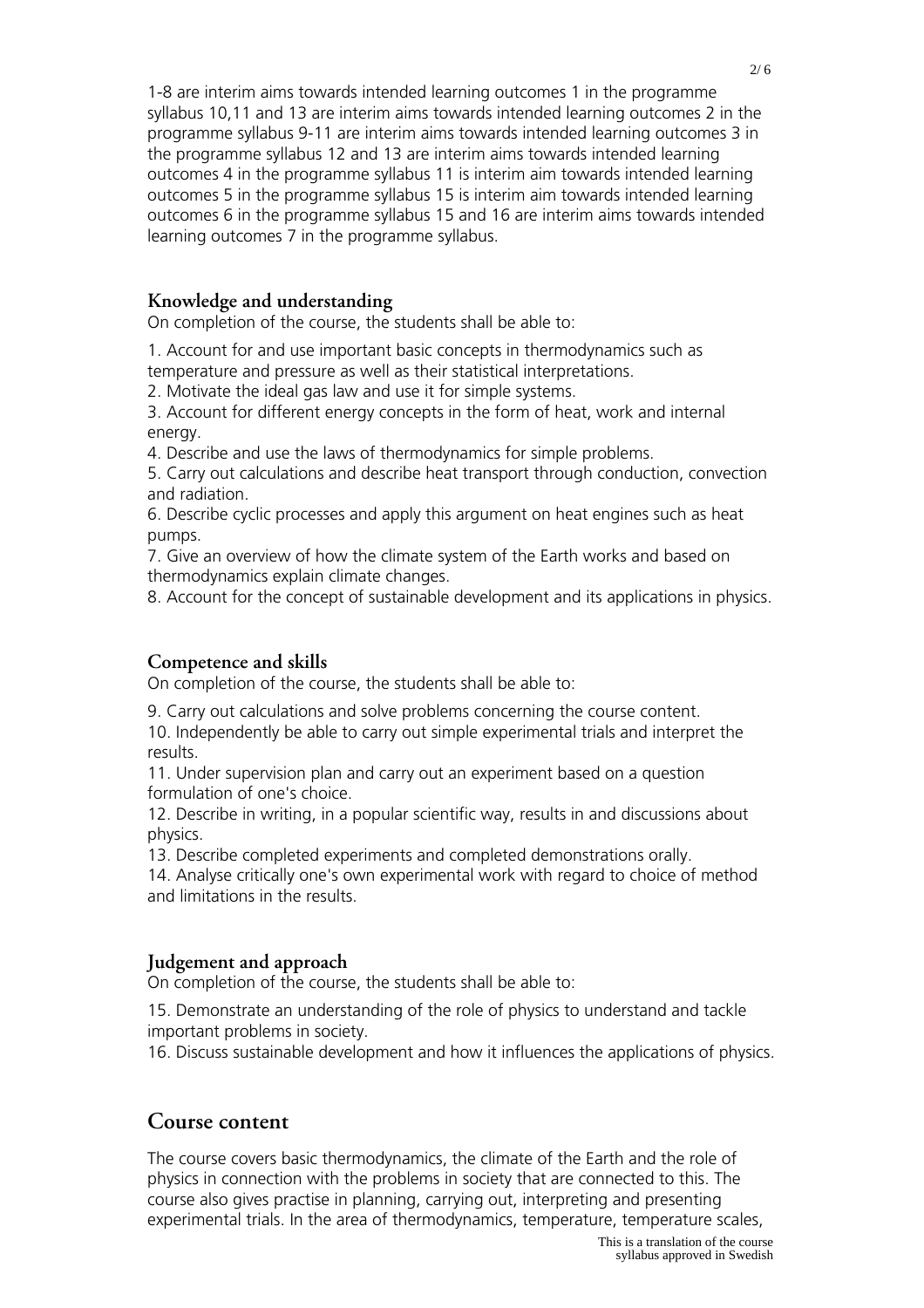thermal expansion, calorimetry, phase transitions, heat and heat transport, the ideal gas law, the kinetic gas theory, thermal capacity, phase diagrams, the laws of thermodynamics, radiation balance as well as black body radiation are treated. In the area of climate, the energy balance, greenhouse effect and global heating of the soil are treated, the heating and cooling effects of clouds as well as transport in the atmosphere with a focus on how water transports energy in the troposphere. Exercise in laboratory work is given partly through larger laboratory sessions which also highlight the theory that is included in the course as well as in smaller laboratory exercises that mainly intend to give practise and independence in implementation and interpretation of results. Through the laboratory sessions, error estimates and error propagation are brought up as well. The course also includes an experimental seminar exercise where the students carry out a larger experiment based on a question formulation of one's choice, and orally present the result of this.

Ecological, economic and social sustainability and its basis in and influence on physics and its applications are treated during a compulsory workshop.

Exercise in popular scientific writing is given as a part in the area of the climate of the Earth.

## **Course design**

The course consists of lectures, workshops, laboratory sessions and experimental seminars. Participation in workshops, laboratory sessions and seminars is compulsory.

### **Assessment**

Examination takes place in the form of:

- written examination, 3.0 credits that assess intended learning outcomes 1-7 and 9
- written assignment in popular scientific writing, 0.7 credits that assess intended learning outcomes 12 and 14
- laboratory sessions including written presentation, 1.5 credits assess intended learning outcomes 1-7, 11 and 13
- experimental seminars including oral presentation, 2.0 credits assess intended learning outcomes 1-7 and especially 10, 11 and 13
- active participation in workshop and group presentation of assignment around sustainability, 0.3 credits assess intended learning outcomes 8, 15 and 16.

The examiner, in consultation with Disability Support Services, may deviate from the regular form of examination in order to provide a permanently disabled student with a form of examination equivalent to that of a student without a disability.

*Subcourses that are part of this course can be found in an appendix at the end of this document.*

# **Grades**

Marking scale: Fail, Pass, Pass with distinction.

A Pass grade for the entire course requires approved examination, passed written assignment, passed laboratory sessions including written presentation, passed seminars including oral presentation, passed group presentation as well as passed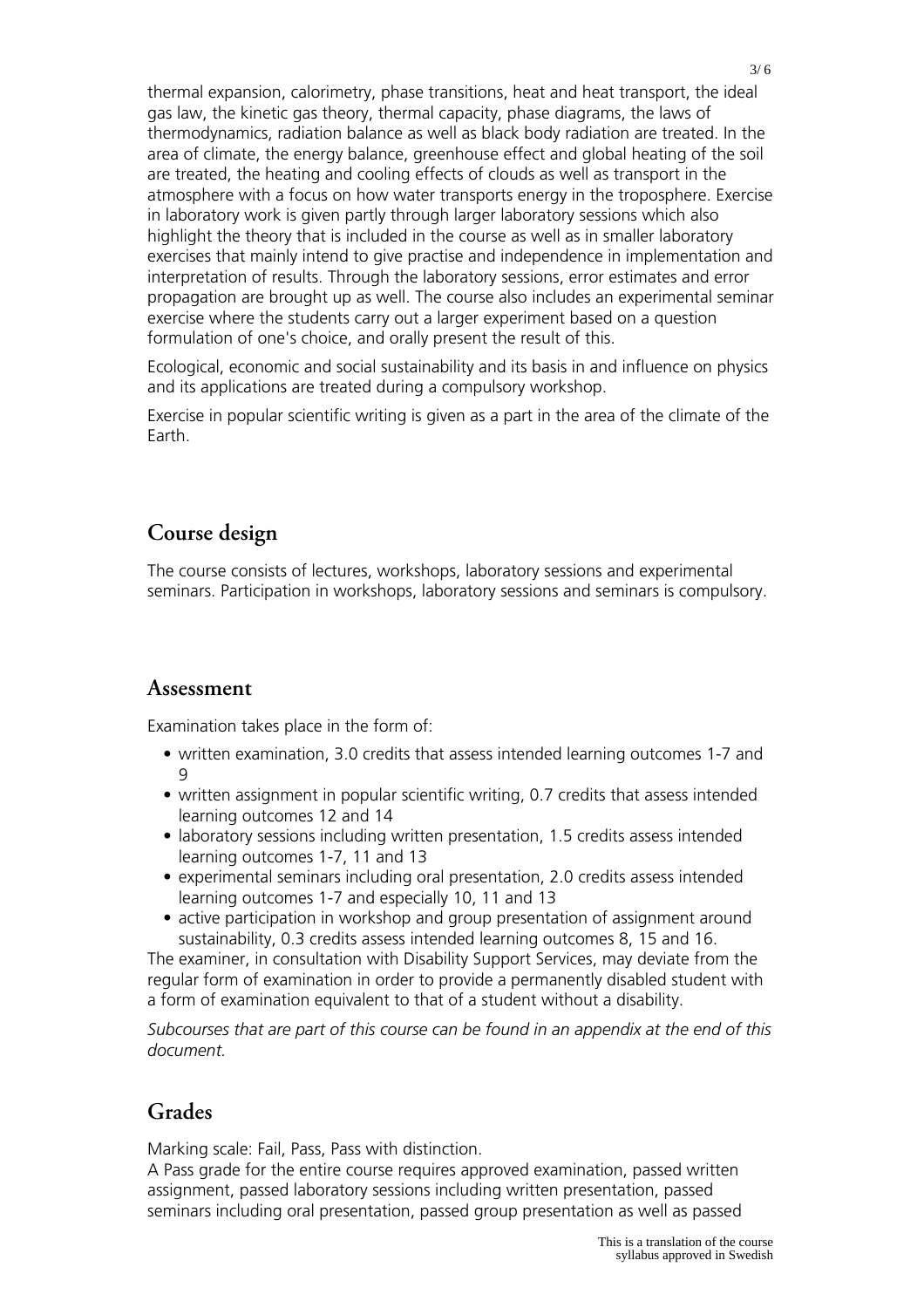compulsory components.

The grading scale for group presentation and active participation in workshop is Fail and Pass. These components are not included in the calculation of final grade.

#### **Calculation of grade**

Examination results are given as a percentage that corresponds to the score achieved in the examination, relative to the maximum possible score. The limit for Pass is normally 50% and for Pass with distinction 80%.

Laboratory sessions and seminars (where the implementation and the report/the presentation is weighed) are given the grades Fail, Pass or Pass with distinction. For compilation of grades, these are converted to a percentage according to:  $G = 65\%$ , Pass with distinction  $= 90\%$ .

For compilation of results to calculate the final grade for the whole course, a weighted mean is calculated using the percentages, where the credits for the components are used as weight. The limit for Pass with distinction is 80%.

## **Entry requirements**

For admission to the course, knowledge equivalent to FYSA12 Introduction to university physics with mechanics and electromagnetism is required, 15 credits or the equivalent.

## **Further information**

The course may not be included in qualification together with FYSA01 Physics 1: General physics, 30 credits or ÄFYD01 General physics with didactics, 30 credits or the equivalent earlier courses.

#### **Appendix 1: Aims stated in the programme syllabus of Degree of Bachelor of Science:**

#### *Knowledge and understanding*

For Degree of Bachelor, the student should:

1. show knowledge and understanding in the main field of study for the education included knowledge of the disciplinary foundation of the field, knowledge of applicable methods in the area, specialisation in some part of the field as well as orientation in current research questions.

#### *Competence and skills*

For Degree of Bachelor, the student should:

2. demonstrate the ability to search, collect, evaluate and interpret relevant information in a problem critically as well as to discuss phenomena, issues and situations critically

3. demonstrate the ability to independently identify, formulate and solve problems as well as to carry out assignments within given time frames

4. demonstrate the ability to orally and in writing account for and discuss information, problems and solutions in dialogue with different groups and

5. demonstrate the skills required to work independently in the field of the programme

*Judgement and approach* For Degree of Bachelor, the student should: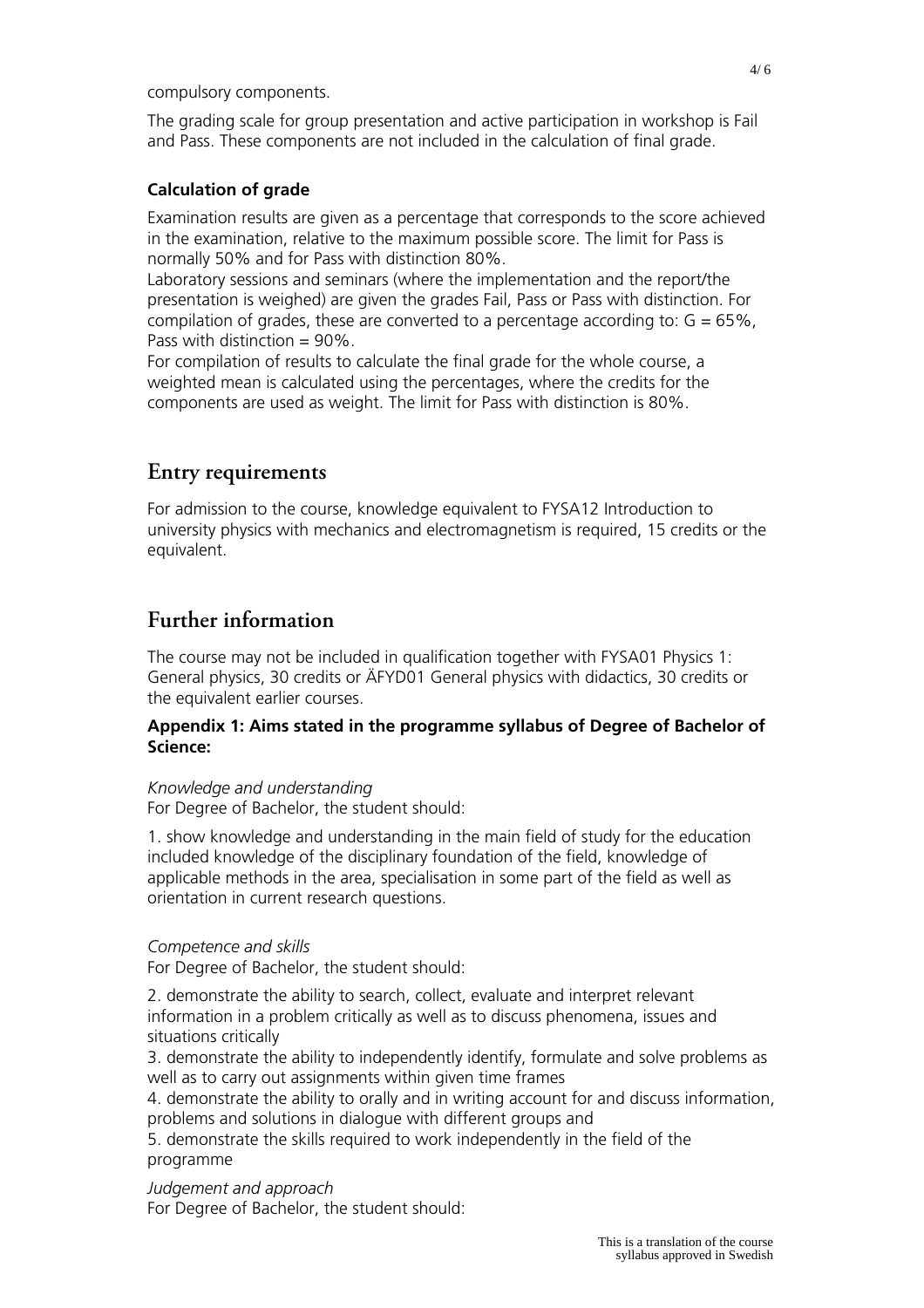6. demonstrate the ability to in the main field of study for the education make

assessments considering relevant scientific, social and ethical aspects

7. demonstrate an understanding of the role of the knowledge in society and if the responsibility of people for how it is used and

8. identify the personal need for further knowledge and ongoing learning